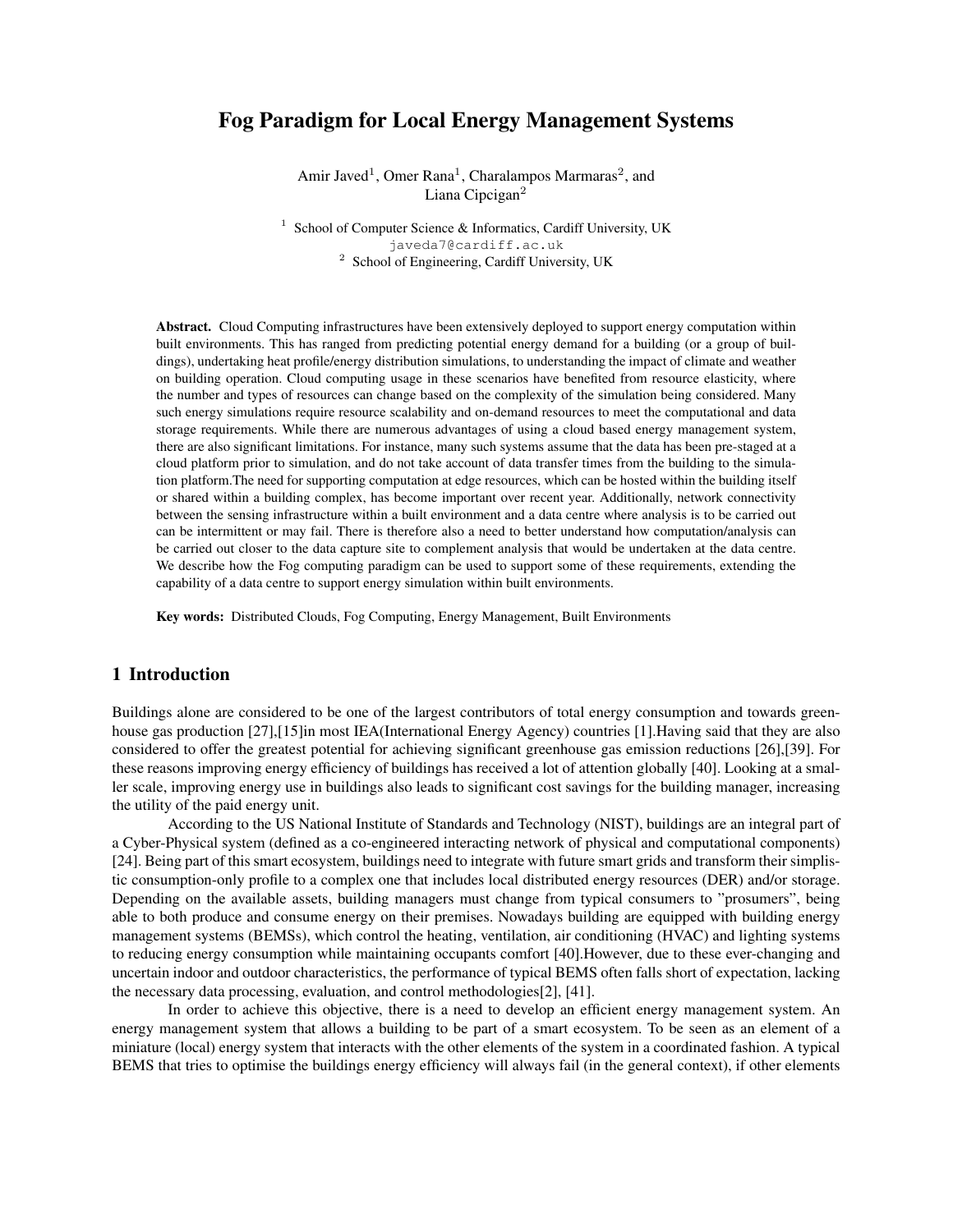of the system are not considered. On the other hand, considering the building in a local energy system with other buildings, distributed energy resources, energy storage and EVs, the energy management and coordination becomes more difficult. Over the years researchers have proposed many cloud based energy management system to overcome challenges such as single point of failure, prone to distributed denial of service attack , limited service capability due to single server, limited memory and computational resources[13][16][43][28]. These cloud based energy management system are capable for multidimensional data analysis for smart grids[19] or do data management and parallel processing in real time [18]. Other types include storing data on cloud so it can improve the service [29]. The rationale to use cloud in each system was for provide on demand processing and storage capability to improve the services provided by energy management system.

However, as we move data processing and storage to cloud we are faced with issues like latency[5] and disruption of services due to host unreachable. One of the possible solution to overcome these challenges is by using fog computing[4] that extends cloud computing and service at network edge.Fog computing enable developers to deploy services at the network edge using devices such as set-top-boxes or access points. The rationale of using fog computing is to process data at the network edge using a distributed architecture without effecting the quality of service. In the past we have seen evidence of Fog computing being used in context of smart grids for load balancing [38] and real time processing of energy data [5].

However, it is necessary to better understand how to cope with the intermittent characteristics of the different elements of such a built environment, and handle the large amounts of data that is generated from various monitoring infrastructure associated with such an environment. Predictive models should also be incorporated in the coordination mechanism in order to deal with the associated uncertainties and increase the control efficiency. From the building managers perspective, these algorithms must be able to facilitate different control strategies according to the overall coordination objective and enhance the (self-)awareness of the system. In this paper we propose a cloud based local energy management system that is used (i) to flatten the demand profile of the building facility and reduce its peak, based on analysis that can be carried out at the building or in its vicinity (rather than at a data center); (ii) to enable the participation of the building manager in the grid balancing services market through demand side management and response. Furthermore,the Local Energy Management System (LEMS) is extended using the Fog computing paradigm for the holistic management of buildings, energy storage and EVs.

### **2 Related Work**

Over the year an efficient energy management system has been focus of research for building or set of building using smart meters. Researchers have suggested improvement to energy management system by focusing and incorporating components such as Building energy management system, home energy management system , shifting of energy load and looking at dynamic pricing [10]. To over come challenges in conventional energy management system, such as central point of failure or scalability due to limited memory and limited bandwidth to handle large request [3], researchers have proposed cloud based energy management system. Keeping the challenges in mind and to overcome them a cloud based demand response system was proposed that introduced data centric communication and topic based communication models[13]. Their model was based on a master and slave architecture in which the smart meters and energy management system at home acted as slave where as the utility acted as masters.The authors advocated that a reliable and scalable energy management system can be built using their model. In another approach the energy management system was built by considering the energy pricing to be dynamic[16]. While building this model the authors considered the peak demand of the building and incorporated the dynamic pricing while handling customer requests. In another approach researcher had proposed an architecture for control, storage , power management and resource allocation of micro-grids [28] and to integrate cloud based application for micro-grids with external one.The bigger and distributed the smart grid infrastructure become the more difficult it is to analyse real time data from smart meters. [43] suggested a cloud based system is most appropriate to handle analysis or real time energy data from smart meters. In another approach power monitoring and early warning system facilities were provided using cloud platform [12]. A mobile agent architecture for cloud based energy management system was proposed to handle customer request more efficiently [33]. In another approach a dynamic cloud based demand response model was proposed to periodically forecast demand and by dynamically managing available resources to reduce the peak demand [31].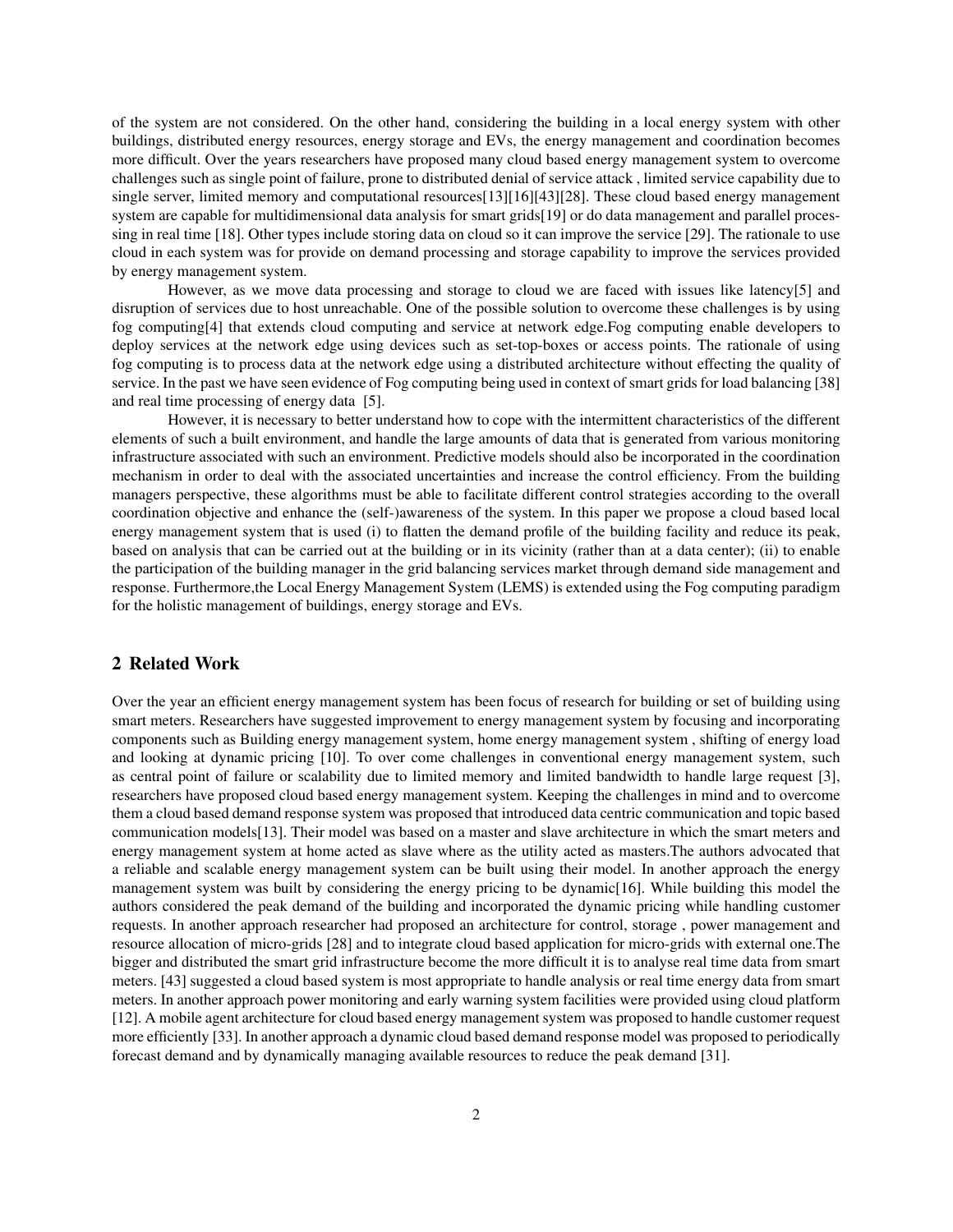The concept of Fog computing has emerged to tackle issues relating to cloud latency, location awareness and improve quality of service for real time streamed data. Fog computing has been used in the context of smart grids in a number of ways. However, while using fog computing it is quite important to understand the energy sustainability for devices that are part of fog network. To address proper energy efficient management strategies [9] proposed a energy-aware management strategy that is able to improve the energy sustainability of entire federated IoT cloud ecosystem.Furthermore, fog computing has been applied in smart grids for enabling energy load balancing applications to run at the network edge, especially in close proximity to smart meters within micro-grids [38]. Fog-based infrastructure is used in this case to estimate energy demand, identify potential energy generation and the lowest energy tariff at that instant – using this information to switch to alternate sources of energy in a dynamic manner. Furthermore, a fog infrastructure is also used as *collectors*, to gather energy related data, and subsequently process this in real time data and generate command signals to consumer devices [5]. At the network edge the actual computational processing carried out is limited, while most of the data is pushed to a cloud data center to generate real time reports and for visualization. Fog-based systems have also been used to *control* building energy consumption. In this scenario of use, sensors installed at various places read data related to humidity , temperature and various gases in the building atmosphere. Based on these readings, the sensors will work together to reduce the temperature of the building by activating or deactivating various electrical devices [32].

*Mobile Fog* was proposed to tackle latency issues for geo-spatial distributed applications [11], comprising of a set of computational functions that an application executing on a device can invoke to carry out a task. However the functions supported by a *mobile Fog* infrastructure are not general purpose, but are application specific. Similarly, to tackle latency issues another proposal was presented in [25] by focusing on the placement and migration method of Fog and Cloud resources. This work describes how complex event processing systems can be used to reduce the network bandwidth of virtual machines that are migrating. In mobile Fog concept a local cloud is formed by combining capacity across neighboring nodes of a network [23] and one resource within these nodes acts as a local resource coordinator. In [23], the authors propose a framework to share resources based on the availability of particular serviceoriented functions. Madsen et al. [20] combine smart grid, Cloud, actuator and sensors together for a reliable fog computing platform. To address demand side response within a smart grids, Maharjan et al. [21] worked on maximizing the benefits to both consumer and power companies using a game theoretic approach. Their work was based on a Stackleberg game [14] between the consumers and the energy companies so that both the parties were able to satisfy their utility functions. In a similar approach, a cloud based framework was presented for a group of energy hubs, to manage two way communication between energy companies and consumers to reduce peak to average ratio of total electricity – while at the same time requiring consumers to pay less by using a game theoretic approach [30]. Similarly, [8] describe an approach for reducing the energy consumption by investigating the interaction of consumers and energy companies. Based on the interaction of the consumer and power companies they proposed a game theoretic energy schedule, the aim of which was to reduced the peak to average power ratio. In another approach a user aware demand management system was proposed [42] that manages residential load while taking into account user preferences. The proposed model used both energy optimization model and game theoretical model to maximize user saving without causing any discomfort. Most of these approaches require use of batch-oriented processing, generally at a data centre. The concept of cloud based energy system has been used to over come challenges that a conventional micro-grid based energy management system faces. However, while moving to cloud is advantages it has some challenges as well and one of them being loss of communication failure between the cloud based energy management system and endpoints (electric vehicles and energy storage units). We address this issue by suggesting how fog paradigm can be used along with cloud based energy management system to overcome situation of communication failure.

## **3 Cloud based Local Energy Management Systems**

#### **3.1 LEMS components**

The proposed Local Energy Management System (LEMS) architecture is presented in Fig. 1.With reference to Figure 1b, the LEMS manages the demand from electric vehicles (EVs) and energy storage units (ESU's) at building premises by sending power set points through a Gateway to EV chargers. An electricity demand forecast (software) tool was developed in order to work with the LEMS, which estimates the electricity demand of a building over a particular time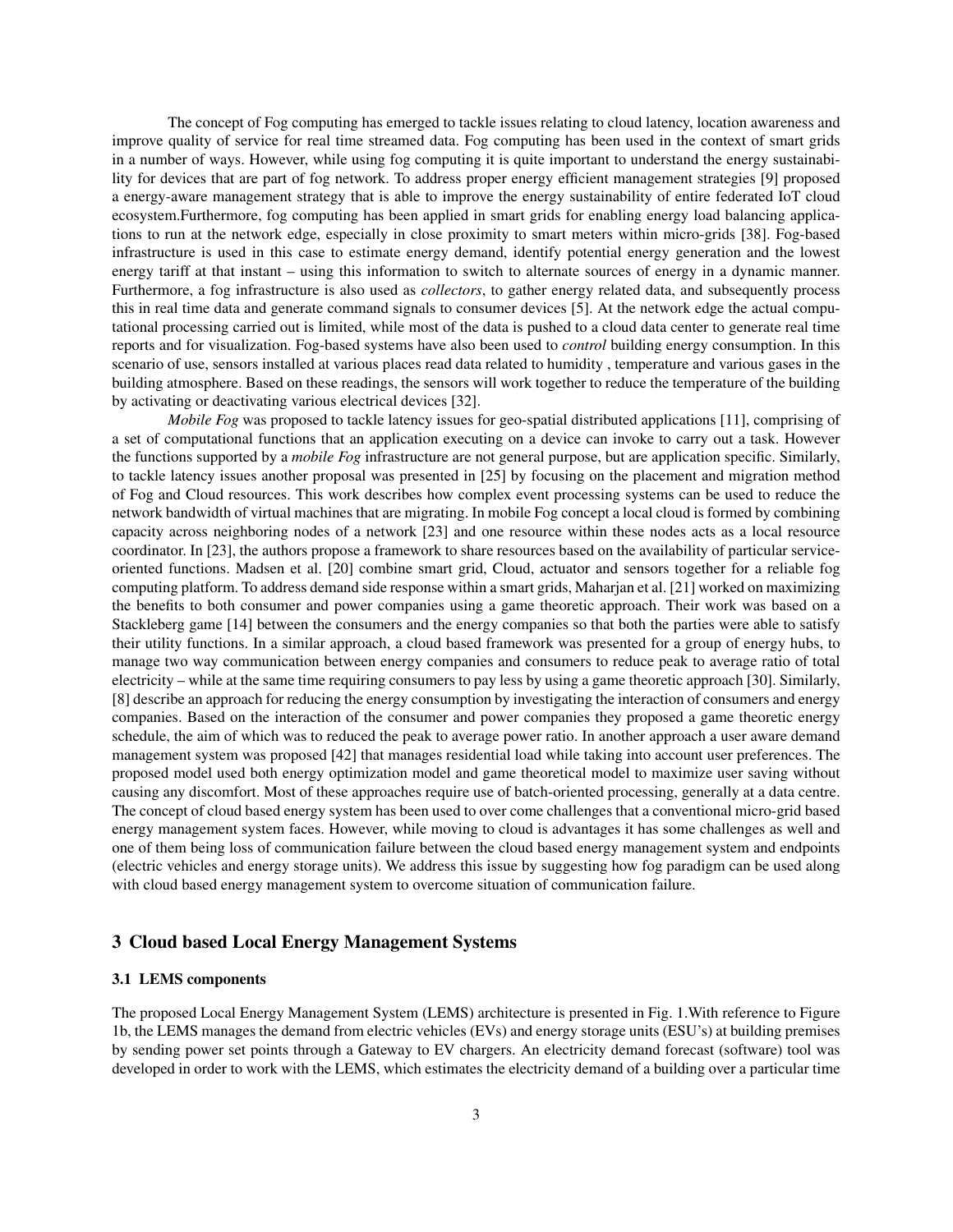

(a) Architectural layout of Cloud based Local Energy Management System and its components using Fog computing

(b) Architecture of Local Energy Management System

Fig. 1: Architecture of Cloud Based Energy Mangement System

period. The software tool uses historical data (collected from actual building use) and the weather measured in the proximity of the building.

The LEMS operates in timesteps during which the system is considered static, i.e. any changes are only discovered at the end of the timestep. A timestep of 15 minutes is used in this work, providing a trade-off between a dynamic (semi-real time) and a reliable operation that allows the frequent capture of the building conditions and minimizes risk of communication lags. Data about EVs located at the building, such as their battery capacity, state of charge (SoC), expected disconnection times, charging/discharging power rate, charging/discharging schedule and available discharge capacity, is requested from charging stations upon the connection of every EV. Information regarding the available capacity, state of charge (SoC), charging/discharging power rate and charging/discharging schedule is requested from every ESU. This information is stored in a database, and is accessed from the LEMS after every timestep in order to define future power set points for charging stations.

A pre-forecast analysis stage was included in order to increase the performance of the demand forecast tool, by including weather information in the forecasting process. The objective of this stage is to identify the optimal number of weather attributes to be considered by the model to improve accuracy. Using historical local weather data and building energy consumption data, an analysis was performed in order to calculate the correlation of the available weather data with the electricity demand of each building.

The forecast model used an artificial neural network, implemented using the WEKA toolkit [27]. Electricity consumption on a random day was forecast for each building for every timestep. The forecast accuracy was calculated using the mean absolute percentage error (MAPE) metric. For each building the set of attributes that resulted in the least MAPE was selected as the optimal one. The model performs a day-ahead power demand forecast using the optimal ANN configuration suggested by the pre-forecast analysis model.

LEMS has been deployed on the CometCloud [6] system. CometCloud enables federation between heterogeneous computing platforms that can support complete LEMS work, such as a local computational cluster with a public cloud (such as Amazon AWS). There are two main components in CometCloud: a *master* and (potentially multiple) *worker* node(s). In its software architecture, CometCloud comprises mainly three layers: the programming layer, a management layer and a federation or infrastructure layer. The software layer identifies tasks that needs to be executed, the set of dependencies between tasks that enables a user to define the number of resources that are available along with any constraints on the usage of those resources. Each task in this instance is associated with the types of LEMS operation supported, or whether a demand forecast needs to be carried out. In the management layer policy and objectives are specified by the user that help in allocating the resources to carry out tasks. In addition to allocation of resources this layer also keeps a track of all tasks that are generated for workers, and how many of these have been successfully executed [7]. In the federation layer a lookup system is built so that content locality is maintained and a search can be carried out using wildcards[22]. Furthermore a "CometSpace" is defined that can be accessed by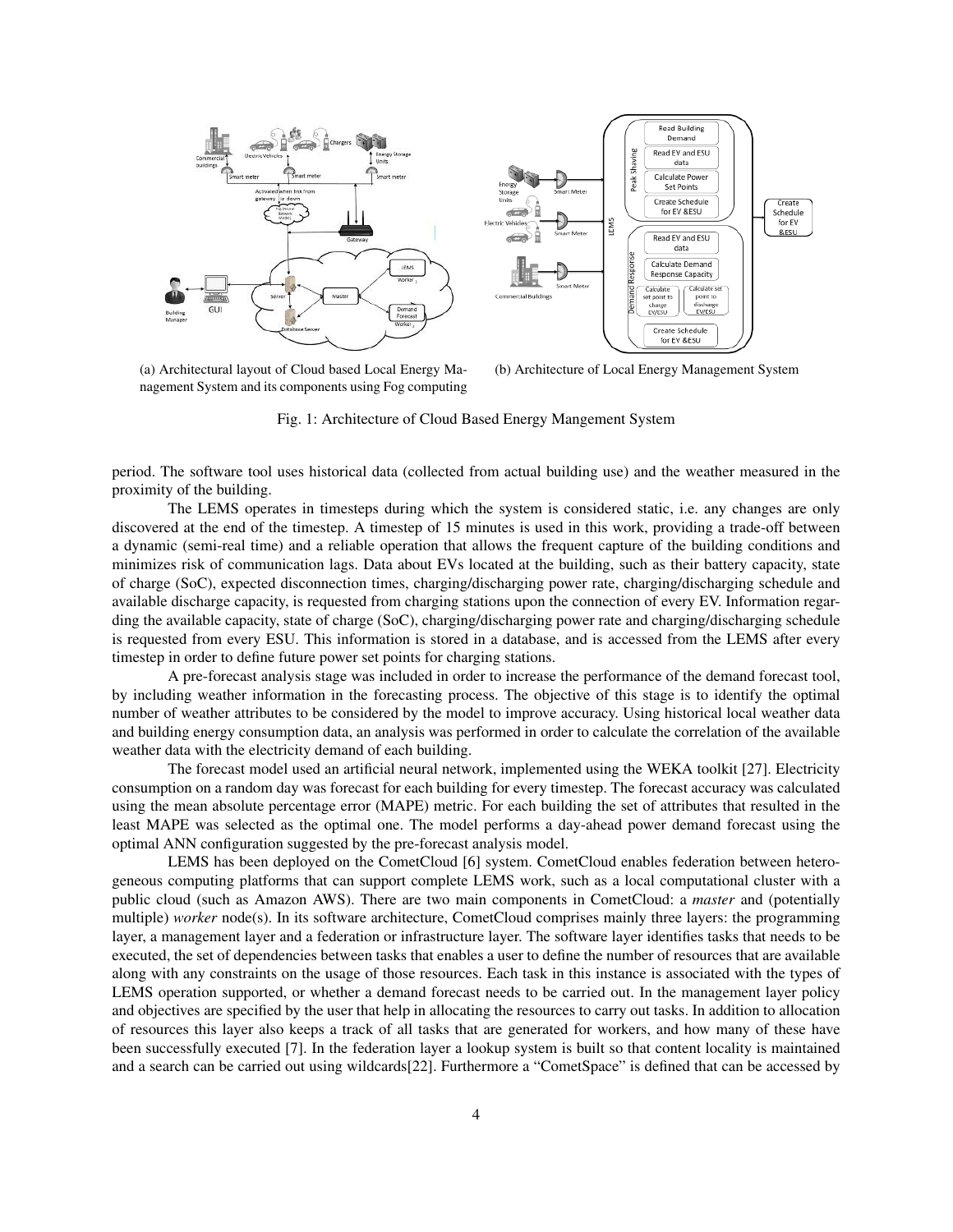all resources in the federation [17]. CometCloud uses this physically distributed, but logically shared, tuple space to share tasks between different resources that are included in a resource federation. The main task of the master node is to prepare a task that is to be executed and give information about the data required to process the task. The second component is the worker, which receives tasks from the master, executes the job and sends the results to the place specified by the master. In our framework there are two workers – one that will be running the LEMS algorithm that will generate the schedule and the second that will forecast energy demand for the next day, to generate the charging and discharging of the electric vehicles.

There are two cloud-hosted servers that receive requests from a graphical user interface, and based on the requests call the appropriate function via the master. The second server manages a database which contains information about building data, EVs and weather attributes around the building. The database is used to store historic data about power consumption, energy pricing etc. for each building and information regarding the weather is used to forecast (energy) demand for the next day. There is an intermediary gateway which intercepts all signals from the cloud server and forwards the requests to the EVs to either charge or discharge.

The last component is the Fog server that contains sensors to read data at every time step from buildings, EVs and from energy storage units. There is a pre-generated model placed inside the Fog component to which the data read from the sensor are sent, and the output is the schedule for each EV for the time step. The rationale for using the Fog component is that in case there is network failure or latency, such that a signal is not able to reach the charging station, then with the help of sensors the current state of each asset can be read and a schedule can be prepared. The predictive model is updated every 24 hours, replacing any previous estimation that was generated.

#### **3.2 Energy Management System Operation**

The LEMS maximizes its utility to the building manager by adjusting its operational target (objective) according to the system status and condition. Two scheduling algorithms for the management of the EVs and the ESUs were designed, namely Peak Shaving Schedule and Demand Response Schedule. Each algorithm serves one objective and the LEMS shifts from one scheduling strategy to another depending on the objective of the building manager:

- **Peak Shaving schedule:** This approach aims to flatten the aggregate demand profile of the building facility. This is achieved by *filling the valleys* (i.e. at periods of low demand) and *shaving the peaks* (i.e. at periods of high demand) of the demand profile using controllable loads (EVs, ESUs) of the building facility – this approach aims to shift energy load from periods where demand/tariff is likely to be high, to periods of low demand (e.g. night). Refer figure 1b The LEMS reads the building demand for next timestep, current charge in EV and ESU. Then calculates the charging / discharging schedules of the EVs and ESUs, and sends them the corresponding power set points at the beginning of every timestep. These power set points are messages with the exact power rate at which each EV/ESU must charge/discharge at each timestep.
- **Demand Response schedule:** This approach is intended to enable building managers to participate in the ancillary services market and provide demand response actions to the grid. It was assumed that the system operator sends requests to the building manager to either reduce or increase its aggregate demand in the next time step (of 15 minutes). Similar to peak shaving mode, refer figure 1b, in demand response mode LEMS read the current charge in EV's and ESU's to calculate available energy that can be used to increase or decrease demand. Then based on the request received the LEMS overrides the charging/discharging schedules of the available controllable assets by creating a charging/discharging schedule for all connected assets.

#### **3.3 Fog Paradigm to tackle communication failure between LEMS and Charging stations**

In the *Peak Shaving* mode, the highest demand of a building is flattened by creating a schedule to manage the charging/discharging of EVs and ESUs, so that the discharging operation takes place when the building demand is highest, and charging operation takes place when the demand is low. A user can enter the peak shaving mode by making a selection from a graphical user interface (as illustrated in figure 1), leading to the generation and submission of a computational task to the CometCloud system. On completion of these tasks, a peak shaving schedule is created and forwarded at the end points through the gateway. A day-ahead (24 hour) schedule is created to ensure that charging stations can make local decisions even if there is a communication failure to the Cloud-hosted LEMS. The day-ahead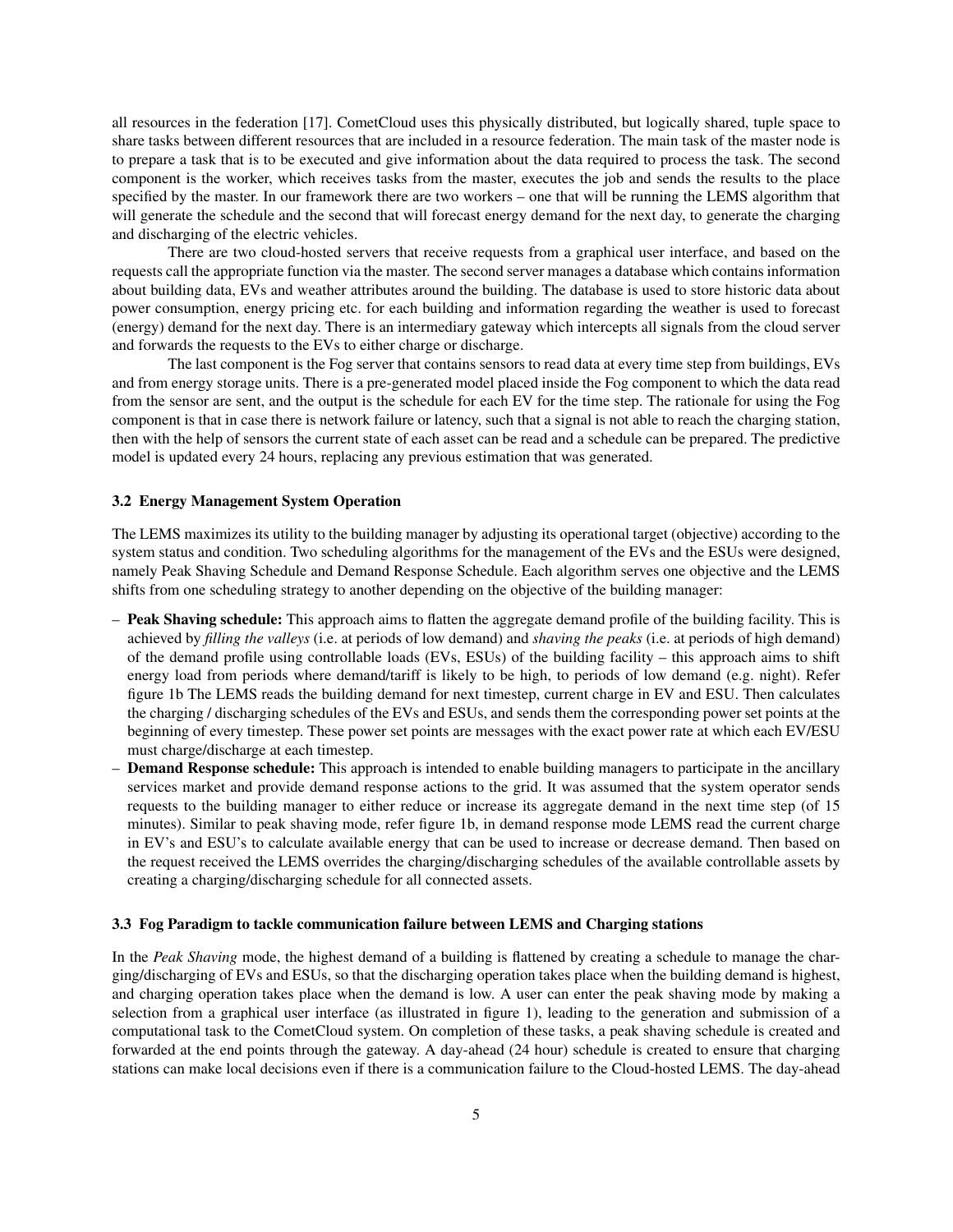schedule is based on the number of connected EVs and ESUs observed at the time of creation of the schedule (and estimating the number of EVs/ESUs to be observed for the next day).

However, as the number of EVs can change during the day, and the EV/building demand can be inaccurate, the LEMS is programmed to collect data from buildings and connected EVs/ESUs at regular intervals (defined by the timestep parameter previously described). For our experiment, this timestep is set to 15 minutes but can be changed by a building manager. At each time step, new data is read and the schedule updated for the next 24 hours. This will ensure that any changes in the environment are taken into account (e.g. new EV arrival or departure) by LEMS and the charging station will always have a 24 hours schedule updated every 15 minutes.

When LEMS operates in the demand response mode, a user can request an increase or decrease in total demand using a graphical interface. The computation of this request operates similarly to the previous scenario – i.e. a computational task is generated, executed on the cloud platform, and the result (a schedule) sent to the gateway. Based on the request a schedule is prepared to based on available EVs/ESUs. However, the demand response schedule (generated by LEMS) is only valid for one time step, with the schedule reverting back to peak shaving mode after this time step. For example, if a user has made a *demand down* request then LEMS will create a schedule that will discharge all available connected EVs/ESUs for one time step. However the schedule for other remaining intervals over the remaining 24 hours will revert back to peak shaving operation. This indicates that during a communication failure (at a particular time step), the demand response request will not be executed and will have to be made again.

Currently LEMS handles communication failure by creating a 24 hour moving window of charging/discharging schedule for connected EVs/ESUs. Furthermore, this schedule gets updated every time step, so that if the number of EVs has changed in the last 15 minutes then this change is taken into account. However, LEMS does not address a situation when there is a communication failure between LEMS and the charging point, and during this communication failure a new EV arrives. As there is no communication link available, no new schedule can be created for the new EV. To address this situation we create a forecasting model that can be hosted at the edge of the network (i.e. closer to the charging points for EVs) that will, by reading the environment data (information about EV, building energy and time) available locally, predict the charging schedule over one time step, or make adjustments (using pre-defined rules) to an existing schedule generated by LEMS if there is a communication failure.



Fig. 2: Flow diagram

Figure 2 summarises how an EV charging schedule is produced in case of a communication failure, and when the number of EVs have changed based on the originally generated schedule. There are two main components that interact to update the EV charging schedule:

– the forecasting model developed using the LEMS system – using attributes such as time of day, EV identity, state of charge of EV at that time, the current energy consumption of the building, in order to estimate the charging schedule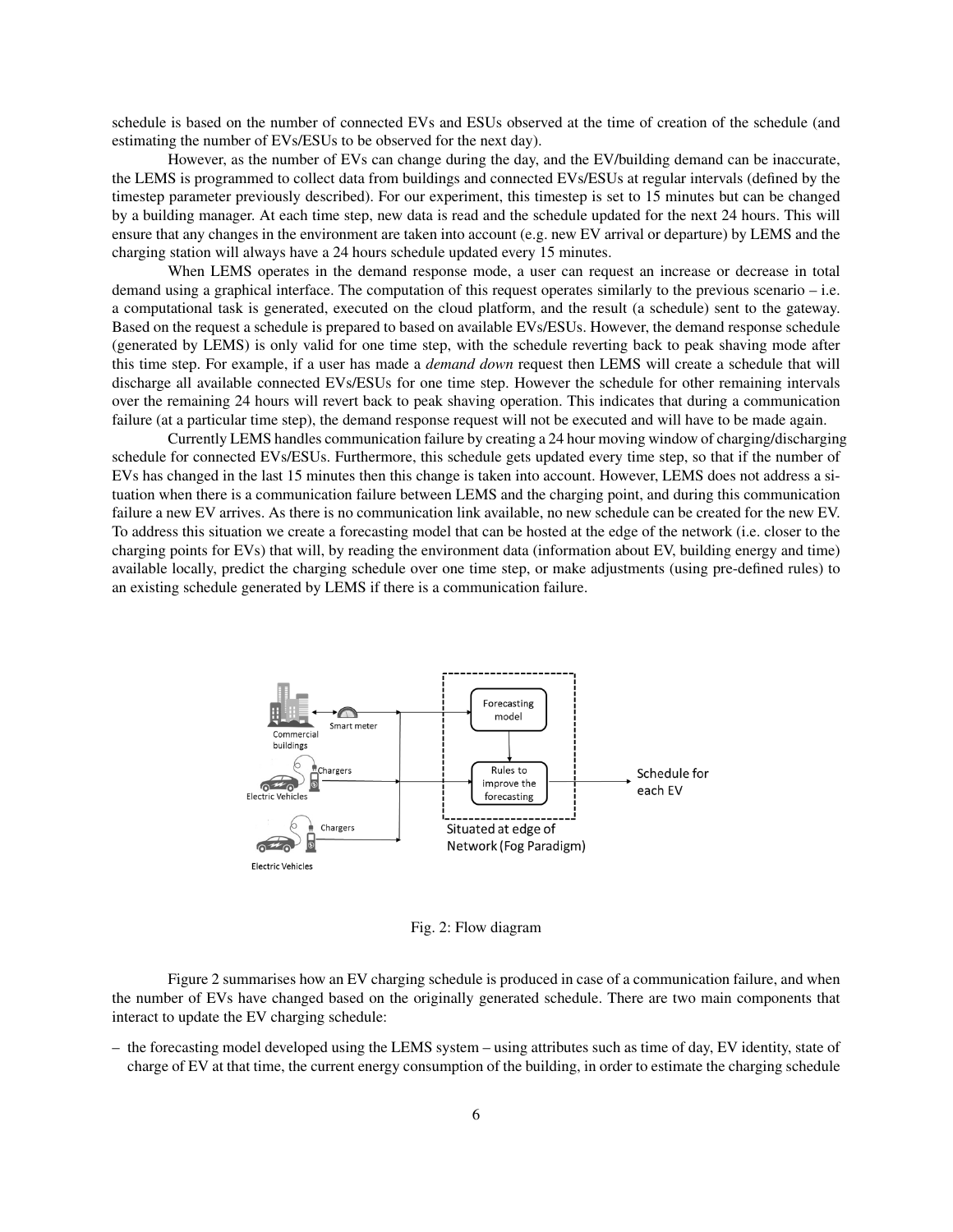for that EV at that time. A number of learning algorithms were used to determine the schedule, and the model with the lowest error rate was placed at the edge of the network. Once the model (used to derive a schedule) is created, a set of rules that govern the charging and discharging of the vehicle are used to update the model, providing an alternative means to alter the LEMS generated schedule using local information (in case of network failure).

– The rule based component is used to improve the accuracy of the forecasting model. The rule based component takes the LEMS-generated schedule that was saved at the charger, and produces a new charging schedule as output. Once all the attributes/parameters (as indicated above) are passed as input to the algorithm, it checks if there is already a previously generated schedule for the connected EV, and updates it according to the rules available. If there is no schedule for the connected EV (using an EV identifier), then this indicates that this EV arrived after the communication failure and the LEMS-generated schedule did not take this EV into account. The first things the algorithm checks is the state of charge of the vehicle  $(SOC\_EV_i)$  at time instant 't', if this is less than the minimum state of charge (*M in SOC*), then a charge event is generated (regardless of the LEMS-generated schedule) for that time step. Furthermore, the algorithm checks if the time to departure of the vehicle is less than 30 minutes, and the forecasting model is attempting to discharge the vehicle, then the schedule is updated to generate a charging event.

#### **Algorithm 1: Algorithm**

**Input:** Scheduling algorithm generated by forecasting model for each EV denoted by *Sch EVit* (where i denotes the number of EVs and t denotes time instant t), Schedule stored at Charger generated by LEMS *Old Sch EVit*, State of Charge of each EV *SOC EVit*, T: time of day, Minimum State of Charge for each EV *M in SOC*, Maximum State of Charge for each EV *M ax SOC*, Identifier for each connected EV *EV ID<sup>i</sup>* , time of (each) EV departure  $Time\_EV_i$ **Output:** Output New Schedule for each EV as denoted by *New Sch EVit* 1: **for** i in tolal EV **do** 2:  $charge = 3$ 3: *Discharge* = *−*3 4:  $idle = 0$ 5: **if**  $EV$   $ID$ <sup>*i*</sup> in  $Old$   $Sch$ <sub> $EV$ </sub><sup>*i*</sup> **then** 6: set  $New\_Sch\_EV_{it} = Old\_Sch\_EV_{it}$ 7: **else if**  $Sch_E V_{it} =$  Discharge and  $SOC_E V_{it} < Min\_SOC$  **then** 8: set  $New\_Sch\_EV_{it} = charge$ 9: **else if**  $(Sch_E V_{it} ==$  Discharge or  $Sch_E V_{it} ==$  idle) and  $(Time_E V_i - t) < 30$  then 10: set  $New\_Sch\_EV_{it} = charge$ 11: **else if**  $Sch_E V_{it} = \text{charge}$  and  $SOC_E V_{it} = Max\_SOC$  **then** 12: set  $New\_Sch\_EV_{it} = idle$ 13: **else** 14: set  $New\_Sch\_EV_{it} = Sch\_EV_{it}$ 15: **end if** 16: **end for**

Furthermore, the algorithm checks if the State of charge for an EV has reached its maximum limit if it has and the forecasting model is signalling to still charge the vehicle a new schedule is set to idle for that vehicle. If none of the condition is met then the new schedule is set to the one forecasted by the machine learning model.

### **4 Evaluation & Analysis**

We simulated a scenario with ten EVs used to reduce the peak demand of one commercial building. In the simulation we had recorded the building energy consumption at a timestep of 15 minutes, along with details of each EV such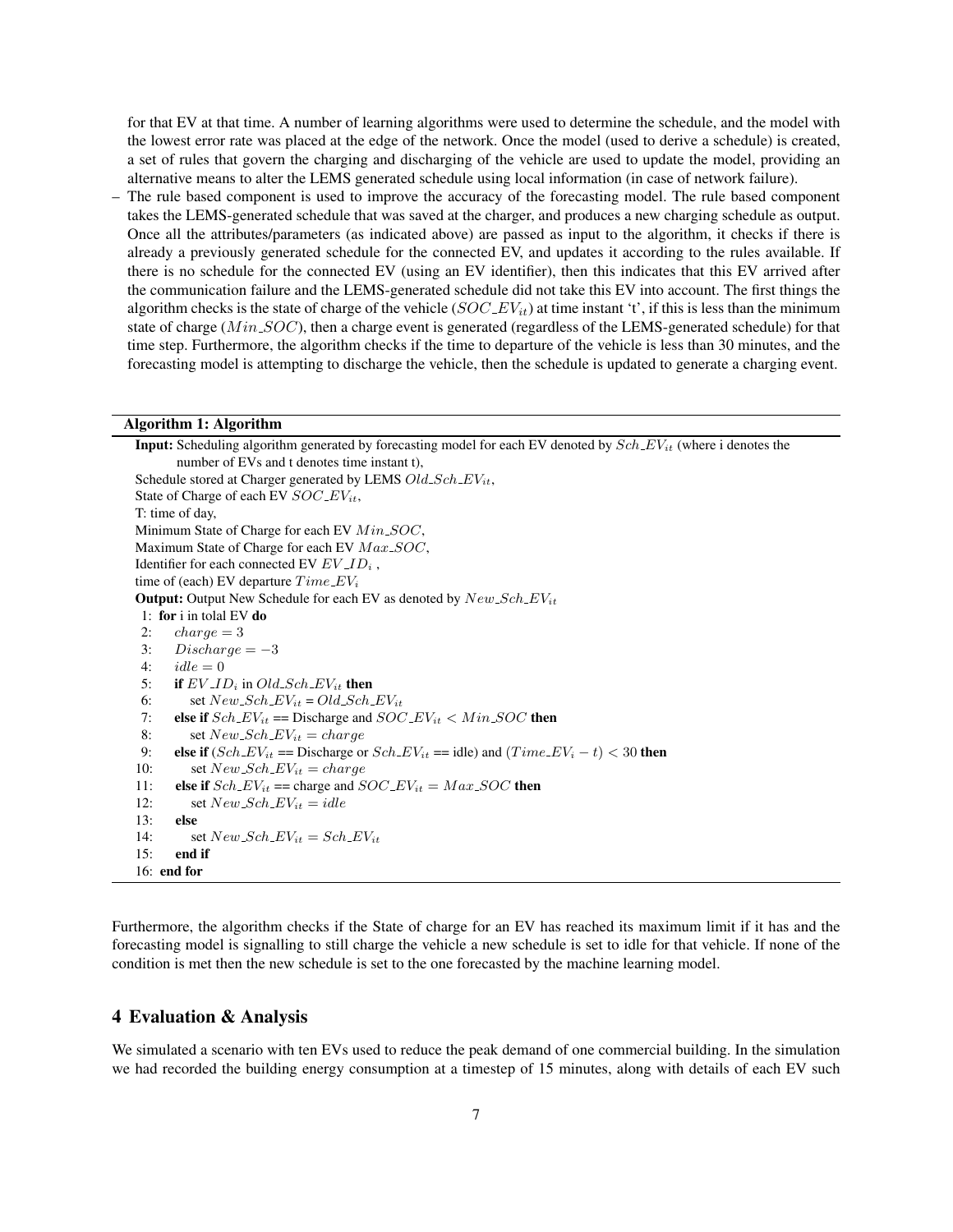as vehicle ID, state of charge of vehicle, minimum state of charge for that vehicle, maximum state of charge, transfer rate, time of arrival and time to leave. Based on these data our LEMS creates a charging/discharging schedule for each connected EV – along with a log file that contains values for each of the input paramters. We developed a forecasting model using the Weka toolkit. To identify the most appropriate classification algorithm to use for developing the model, we considered both generative and discriminative techniques to identify the most appropriate classifier. For generative models we looked at models that consider conditional dependencies (Bayesnet)[34] and those that looked at conditional independence (Naivebayes)[37] in the dataset. For discriminative model we considered decision trees (J48)[35] and a neural network (multilayer perceptron)[36].

| Machine Learning Model Accuracy of Accuracy After<br>(MLM) | <b>MLM</b> | Applying Rule<br><b>Based Component</b> |
|------------------------------------------------------------|------------|-----------------------------------------|
| NaiveBayes                                                 | 76%        | 82%                                     |
| <b>BayesNet</b>                                            | 85%        | 87%                                     |
| J48                                                        | 82%        | 83%                                     |
| Multilayer Perceptron                                      | 80%        | 83%                                     |



Table 1: Accuracy of Schedule Forecasting Algorithm at Edge

Fig. 3: Accuracy of Machine learning model vs Overall Accuracy of model deployed at Network Edge

While each model trained on the dataset to identify the best classifier we used the standard/default configuration for our classifier. Once the model was trained we created a log file to simulate the a scenario in which communication link was broken between the LEMS and the charging station and an EV had arrived after the communication failure. This log file was used as the testing dataset for the model. The log file considered arrival of the EV at different times with different states of charge. Based on their state of charge, time of day, energy consumption of building a charging schedule was forecasted. The accuracy of each model is shown in the table below. We can see from the table that the Bayesnet performed the best (85%) among the four models we created, which showed that data had conditional dependency and NaiveBays performed worst (75%). Once the schedule was created, the rule based component compares the scheduling decisions made for the connected EV and updates the schedule. As we can see the accuracy of the forecasting model increased once the rules were applied. From Table 1 and figure 3, we can observe that the combination of Bayesian model and rule based component gave the highest accuracy of 87%.

# **5 Conclusion**

We investigated the integration of a Local Energy Management System (LEMS), which is cloud hosted and needs to acquire data over a network to develop a charging/discharging schedule for EVs/ESUs, with capability that is located at the network edge. The LEMS system also made use of EV batteries/ESUs as an energy store, to flatten the peak energy demand of a building or to participate in an ancillary market. We looked at two scenarios in which there is a communication failure between the LEMS and that of charging stations. One scenario when no new EVs arrive at the buidling site is handled by developing a day-ahead schedule using the cloud-based LEMS and stored at the charging point. This schedule is then updated after each time step (set to 15 minutes in our simulation), and able to take account of any changes that might have occured in the system over this time period. In the second scenario we looked at a situation when a new EV arrives at a building site after a communications failure has occured between the LEMS and the charging point/gateway. In this situation we introduce a schedule generation capability that comprises of two components: (i) the LEMS-generated schedule and (ii) a rule-based component that is able to adapt the schedule based on locally recorded data. We tested our forecasting model by simulating a scenario in which an EV arrives at a site during a communication failure and found that our forecasting model can forecast the schedule for the new EV with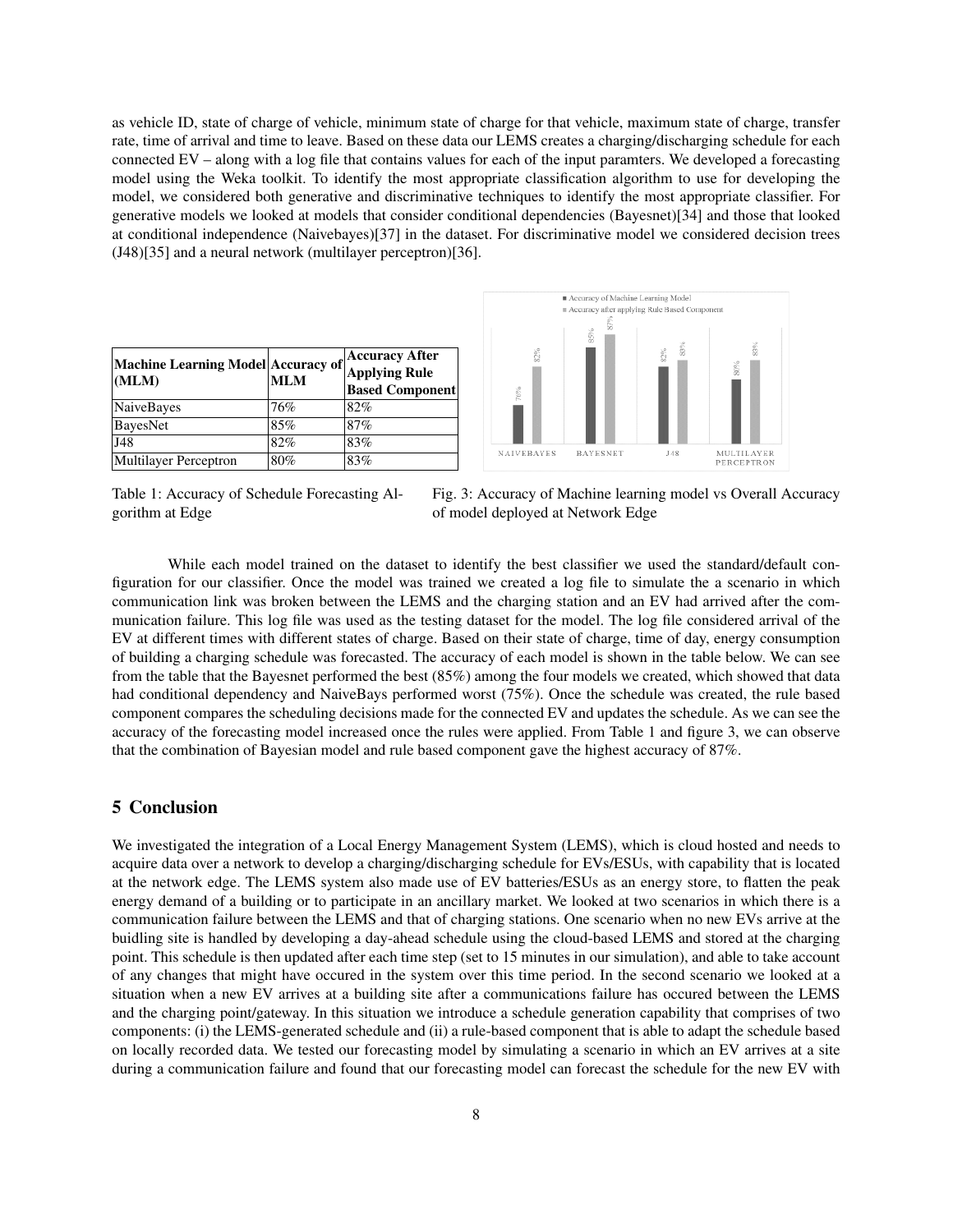87% accuracy. Our approach demonstrates how a forecasting model that has been generated at a data center can be combined with an adaptation mechanism that is located at the network edge, and able to adapt the forecasting model in case of network failure (between the data center and the edge) and taking account of latency considerations (i.e. having to transfer data about recently arrived EVs to the cloud-based LEMS to update the schedule). The general approach described here can also be generalised to other similar types of applications.

# **Acknowledgment**

This work was carried out in the InnovateUK/EPSRC-funded "Ebbs and Flows of Energy Systems" (EFES) project.

# **References**

- 1. I. E. Agency. Energy efficiency. http://www.iea.org/about/faqs/energyefficiency/, 2017. (Accessed on 01/11/2017).
- 2. K. Amarasinghe, D. Wijayasekara, and M. Manic. Neural network based downscaling of building energy management system data. In *2014 IEEE 23rd International Symposium on Industrial Electronics (ISIE)*, pages 2670–2675. IEEE, 2014.
- 3. S. Bera, S. Misra, and J. J. Rodrigues. Cloud computing applications for smart grid: A survey. *IEEE Transactions on Parallel and Distributed Systems*, 26(5):1477–1494, 2015.
- 4. F. Bonomi. Connected vehicles, the internet of things, and fog computing. In *The Eighth ACM International Workshop on Vehicular Inter-Networking (VANET), Las Vegas, USA*, pages 13–15, 2011.
- 5. F. Bonomi, R. Milito, J. Zhu, and S. Addepalli. Fog computing and its role in the internet of things. In *Proceedings of the first edition of the MCC workshop on Mobile cloud computing*, pages 13–16. ACM, 2012.
- 6. J. Diaz-Montes, M. AbdelBaky, M. Zou, and M. Parashar. Cometcloud: Enabling software-defined federations for end-to-end application workflows. *IEEE Internet Computing*, 19(1):69–73, 2015.
- 7. J. Diaz-Montes, Y. Xie, I. Rodero, J. Zola, B. Ganapathysubramanian, and M. Parashar. Exploring the use of elastic resource federations for enabling large-scale scientific workflows. In *Proc. of Workshop on Many-Task Computing on Clouds, Grids, and Supercomputers (MTAGS)*, pages 1–10, 2013.
- 8. Z. M. Fadlullah, D. M. Quan, N. Kato, and I. Stojmenovic. Gtes: An optimized game-theoretic demand-side management scheme for smart grid. *IEEE Systems journal*, 8(2):588–597, 2014.
- 9. M. Giacobbe, A. Celesti, M. Fazio, M. Villari, and A. Puliafito. A sustainable energy-aware resource management strategy for iot cloud federation. In *Systems Engineering (ISSE), 2015 IEEE International Symposium on*, pages 170–175. IEEE, 2015.
- 10. R. C. Green, L. Wang, and M. Alam. Applications and trends of high performance computing for electric power systems: Focusing on smart grid. *IEEE Transactions on Smart Grid*, 4(2):922–931, 2013.
- 11. K. Hong, D. Lillethun, U. Ramachandran, B. Ottenwalder, and B. Koldehofe. Mobile fog: A programming model for large-scale ¨ applications on the internet of things. In *Proceedings of the second ACM SIGCOMM workshop on Mobile cloud computing*, pages 15–20. ACM, 2013.
- 12. L. Ji, W. Lifang, and Y. Li. Cloud service based intelligent power monitoring and early-warning system. In *Innovative Smart Grid Technologies-Asia (ISGT Asia), 2012 IEEE*, pages 1–4. IEEE, 2012.
- 13. H. Kim, Y.-J. Kim, K. Yang, and M. Thottan. Cloud-based demand response for smart grid: Architecture and distributed algorithms. In *Smart Grid Communications (SmartGridComm), 2011 IEEE International Conference on*, pages 398–403. IEEE, 2011.
- 14. D. Korzhyk, V. Conitzer, and R. Parr. Solving stackelberg games with uncertain observability. In *The 10th International Conference on Autonomous Agents and Multiagent Systems-Volume 3*, pages 1013–1020. International Foundation for Autonomous Agents and Multiagent Systems, 2011.
- 15. J. Laustsen. Energy efficiency requirements in building codes, energy efficiency policies for new buildings. *International Energy Agency (IEA)*, pages 477–488, 2008.
- 16. X. Li and J.-C. Lo. Pricing and peak aware scheduling algorithm for cloud computing. In *Innovative Smart Grid Technologies (ISGT), 2012 IEEE PES*, pages 1–7. IEEE, 2012.
- 17. Z. Li and M. Parashar. A computational infrastructure for grid-based asynchronous parallel applications. In *Proceedings of the 16th international symposium on High performance distributed computing*, pages 229–230. ACM, 2007.
- 18. B. Lohrmann and O. Kao. Processing smart meter data streams in the cloud. In *Innovative Smart Grid Technologies (ISGT Europe), 2011 2nd IEEE PES International Conference and Exhibition on*, pages 1–8. IEEE, 2011.